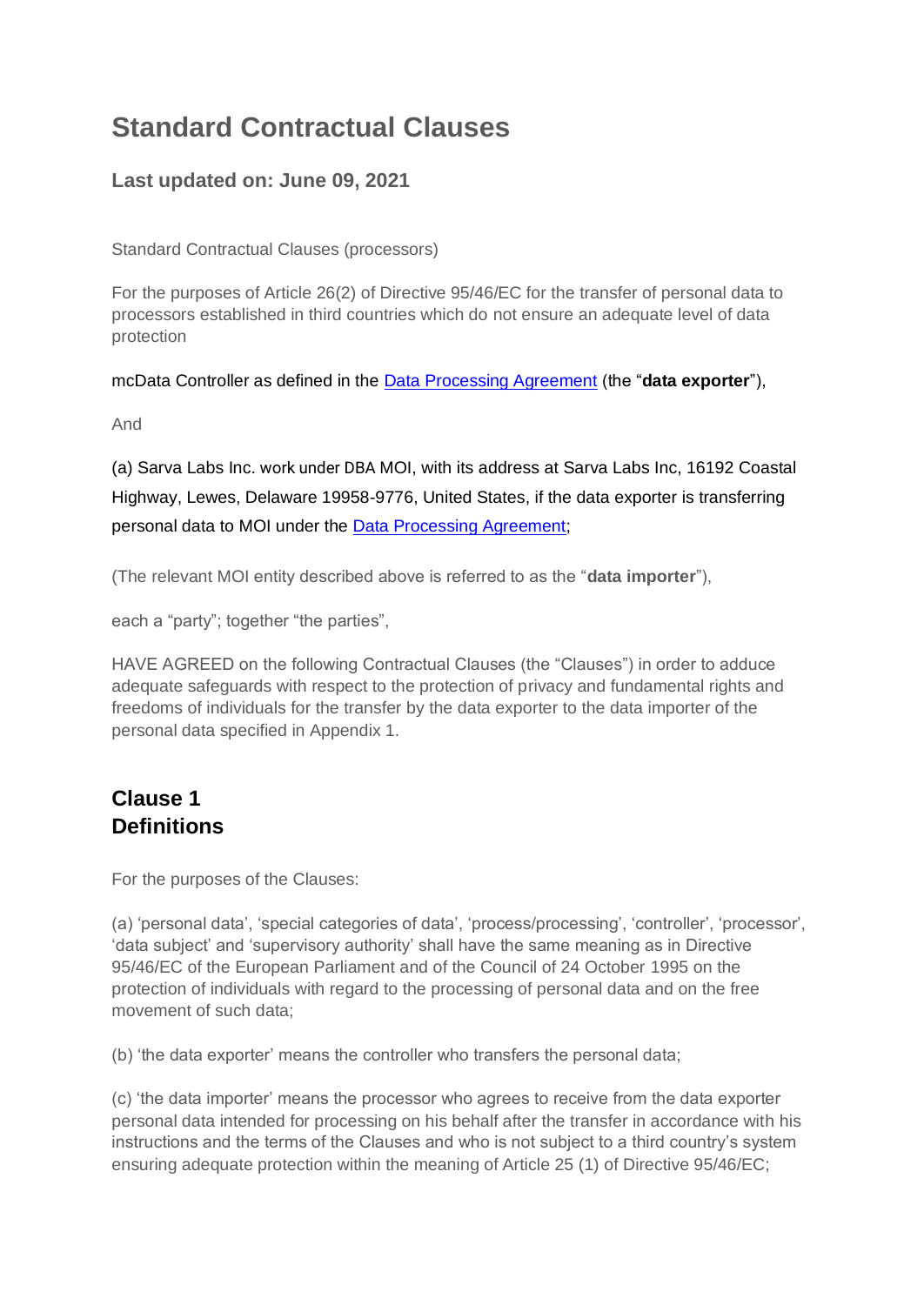(d) 'the sub-processor' means any processor engaged by the data importer or by any other sub-processor of the data importer who agrees to receive from the data importer or from any other sub-processor of the data importer personal data exclusively intended for processing activities to be carried out on behalf of the data exporter after the transfer in accordance with his instructions, the terms of the Clauses and the terms of the written subcontract;

(e) 'the applicable data protection law' means the legislation protecting the fundamental rights and freedoms of individuals and, in particular, their right to privacy with respect to the processing of personal data applicable to a data controller in the Member State in which the data exporter is established;

(f) 'technical and organisational security measures' means those measures aimed at protecting personal data against accidental or unlawful destruction or accidental loss, alteration, unauthorised disclosure or access, in particular where the processing involves the transmission of data over a network, and against all other unlawful forms of processing.

#### **Clause 2 Details of the transfer**

The details of the transfer and in particular the special categories of personal data where applicable are specified in Appendix 1 which forms an integral part of the Clauses.

## **Clause 3 Third-party beneficiary clause**

1. The data subject can enforce against the data exporter this Clause, Clause 4(b) to (i), Clause  $5(a)$  to (e), and (g) to (j), Clause  $6(1)$  and (2), Clause 7, Clause  $8(2)$ , and Clauses 9 to 12 as third-party beneficiary.

2. The data subject can enforce against the data importer this Clause, Clause 5(a) to (e) and (g), Clause 6, Clause 7, Clause 8(2), and Clauses 9 to 12, in cases where the data exporter has factually disappeared or has ceased to exist in law unless any successor entity has assumed the entire legal obligations of the data exporter by contract or by operation of law, as a result of which it takes on the rights and obligations of the data exporter, in which case the data subject can enforce them against such entity.

3. The data subject can enforce against the sub-processor this Clause, Clause 5(a) to (e) and (g), Clause 6, Clause 7, Clause 8(2), and Clauses 9 to 12, in cases where both the data exporter and the data importer have factually disappeared or ceased to exist in law or have become insolvent, unless any successor entity has assumed the entire legal obligations of the data exporter by contract or by operation of law as a result of which it takes on the rights and obligations of the data exporter, in which case the data subject can enforce them against such entity. Such third-party liability of the sub-processor shall be limited to its own processing operations under the Clauses.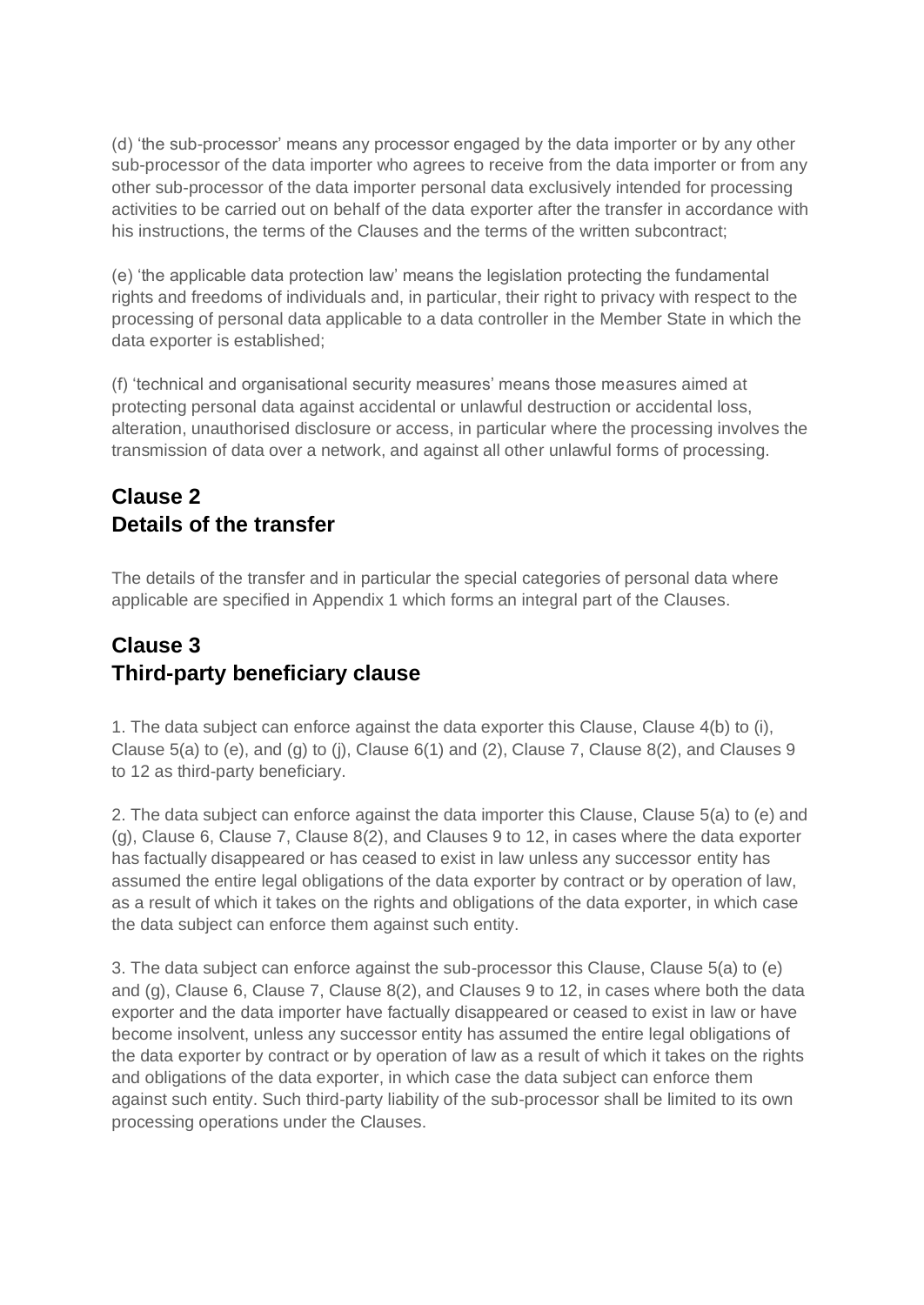4. The parties do not object to a data subject being represented by an association or other body if the data subject so expressly wishes and if permitted by national law.

### **Clause 4 Obligations of the data exporter**

The data exporter agrees and warrants:

(a) that the processing, including the transfer itself, of the personal data has been and will continue to be carried out in accordance with the relevant provisions of the applicable data protection law (and, where applicable, has been notified to the relevant authorities of the Member State where the data exporter is established) and does not violate the relevant provisions of that State;

(b) that it has instructed and throughout the duration of the personal data processing services will instruct the data importer to process the personal data transferred only on the data exporter's behalf and in accordance with the applicable data protection law and the Clauses;

(c) that the data importer will provide sufficient guarantees in respect of the technical and organisational security measures specified in Appendix 2 to this contract;

(d) that after assessment of the requirements of the applicable data protection law, the security measures are appropriate to protect personal data against accidental or unlawful destruction or accidental loss, alteration, unauthorised disclosure or access, in particular where the processing involves the transmission of data over a network, and against all other unlawful forms of processing, and that these measures ensure a level of security appropriate to the risks presented by the processing and the nature of the data to be protected having regard to the state of the art and the cost of their implementation;

(e) that it will ensure compliance with the security measures;

(f) that, if the transfer involves special categories of data, the data subject has been informed or will be informed before, or as soon as possible after, the transfer that its data could be transmitted to a third country not providing adequate protection within the meaning of Directive 95/46/EC;

(g) to forward any notification received from the data importer or any sub-processor pursuant to Clause 5(b) and Clause 8(3) to the data protection supervisory authority if the data exporter decides to continue the transfer or to lift the suspension;

(h) to make available to the data subjects upon request a copy of the Clauses, with the exception of Appendix 2, and a summary description of the security measures, as well as a copy of any contract for sub-processing services which has to be made in accordance with the Clauses, unless the Clauses or the contract contain commercial information, in which case it may remove such commercial information;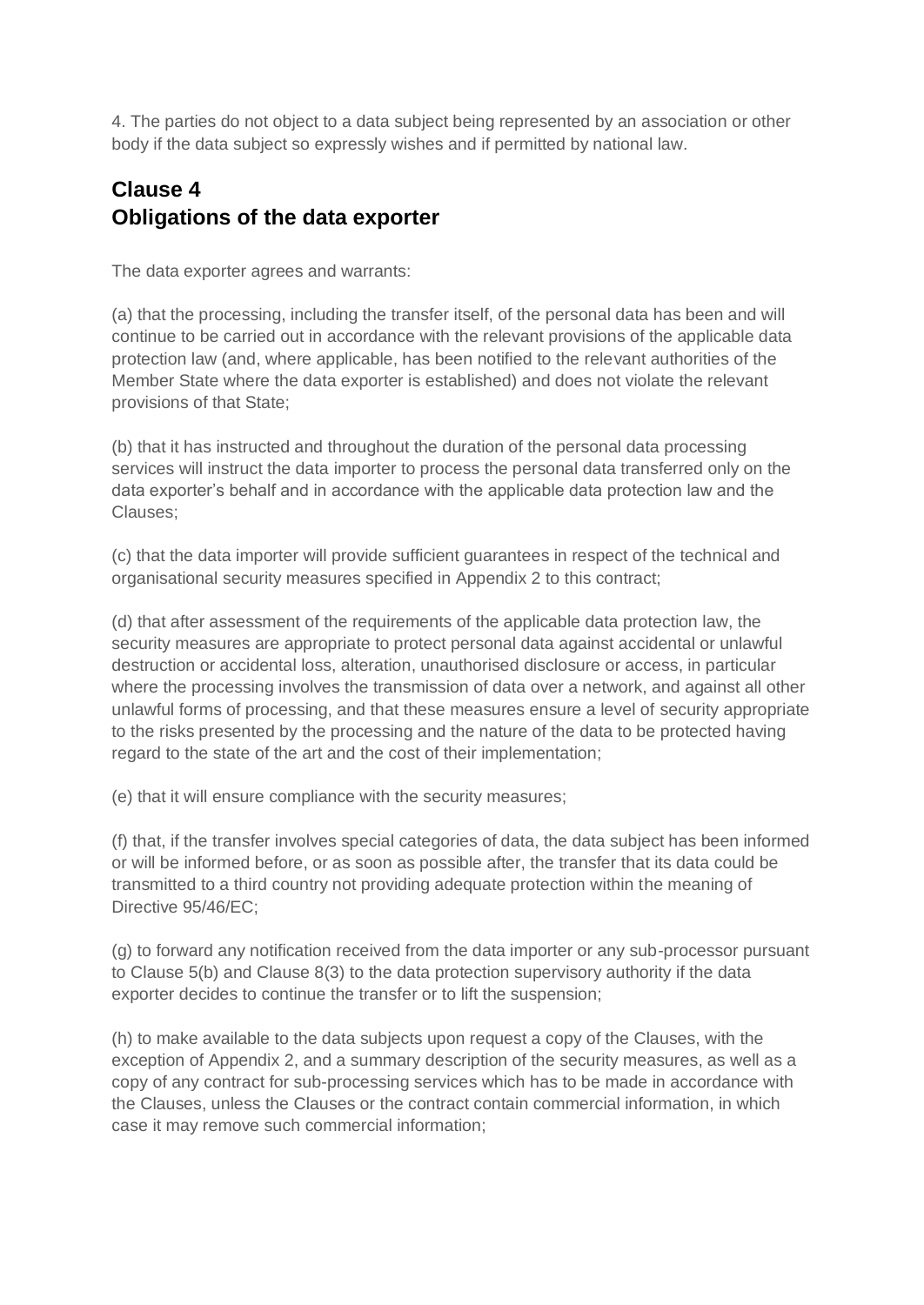(i) that, in the event of sub-processing, the processing activity is carried out in accordance with Clause 11 by a sub-processor providing at least the same level of protection for the personal data and the rights of data subject as the data importer under the Clauses; and

(j) that it will ensure compliance with Clause 4(a) to (i).

### **Clause 5 Obligations of the data importer**

The data importer agrees and warrants:

(a) to process the personal data only on behalf of the data exporter and in compliance with its instructions and the Clauses; if it cannot provide such compliance for whatever reasons, it agrees to inform promptly the data exporter of its inability to comply, in which case the data exporter is entitled to suspend the transfer of data and/or terminate the contract;

(b) that it has no reason to believe that the legislation applicable to it prevents it from fulfilling the instructions received from the data exporter and its obligations under the contract and that in the event of a change in this legislation which is likely to have a substantial adverse effect on the warranties and obligations provided by the Clauses, it will promptly notify the change to the data exporter as soon as it is aware, in which case the data exporter is entitled to suspend the transfer of data and/or terminate the contract;

(c) that it has implemented the technical and organisational security measures specified in Appendix 2 before processing the personal data transferred;

(d) that it will promptly notify the data exporter about:

(i) any legally binding request for disclosure of the personal data by a law enforcement authority unless otherwise prohibited, such as a prohibition under criminal law to preserve the confidentiality of a law enforcement investigation;

(ii) any accidental or unauthorised access; and

(iii) any request received directly from the data subjects without responding to that request, unless it has been otherwise authorised to do so;

(e) to deal promptly and properly with all inquiries from the data exporter relating to its processing of the personal data subject to the transfer and to abide by the advice of the supervisory authority with regard to the processing of the data transferred;

(f) at the request of the data exporter to submit its data-processing facilities for audit of the processing activities covered by the Clauses which shall be carried out by the data exporter or an inspection body composed of independent members and in possession of the required professional qualifications bound by a duty of confidentiality, selected by the data exporter, where applicable, in agreement with the supervisory authority;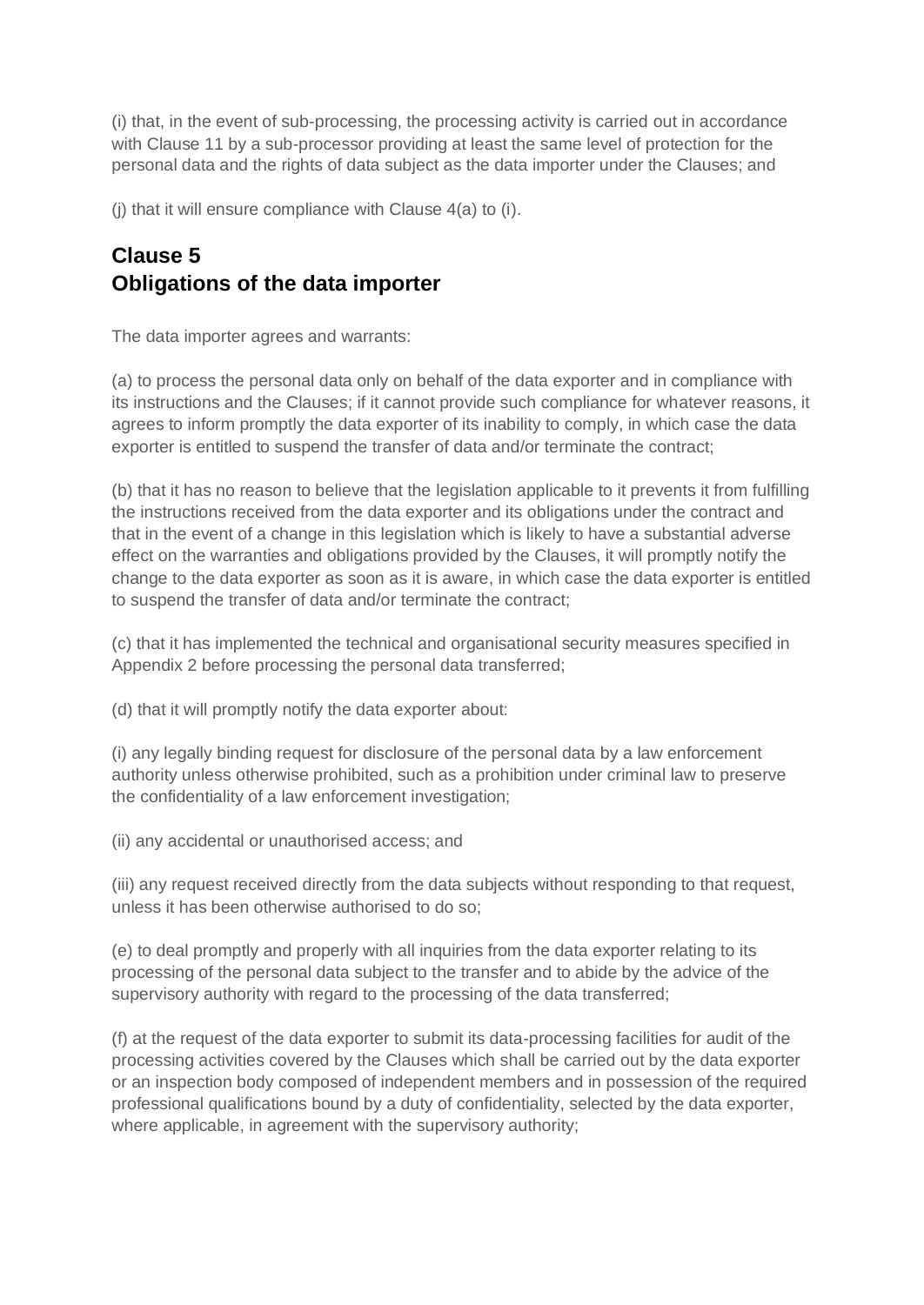(g) to make available to the data subject upon request a copy of the Clauses, or any existing contract for sub-processing, unless the Clauses or contract contain commercial information, in which case it may remove such commercial information, with the exception of Appendix 2 which shall be replaced by a summary description of the security measures in those cases where the data subject is unable to obtain a copy from the data exporter;

(h) that, in the event of sub-processing, it has previously informed the data exporter and obtained its prior written consent;

(i) that the processing services by the sub-processor will be carried out in accordance with Clause 11;

(j) to send promptly a copy of any sub-processor agreement it concludes under the Clauses to the data exporter.

#### **Clause 6 Liability**

1. The parties agree that any data subject, who has suffered damage as a result of any breach of the obligations referred to in Clause 3 or in Clause 11 by any party or subprocessor is entitled to receive compensation from the data exporter for the damage suffered.

2. If a data subject is not able to bring a claim for compensation in accordance with paragraph 1 against the data exporter, arising out of a breach by the data importer or his sub-processor of any of their obligations referred to in Clause 3 or in Clause 11, because the data exporter has factually disappeared or ceased to exist in law or has become insolvent, the data importer agrees that the data subject may issue a claim against the data importer as if it were the data exporter, unless any successor entity has assumed the entire legal obligations of the data exporter by contract or by operation of law, in which case the data subject can enforce its rights against such entity.The data importer may not rely on a breach by a sub-processor of its obligations in order to avoid its own liabilities.

3. If a data subject is not able to bring a claim against the data exporter or the data importer referred to in paragraphs 1 and 2, arising out of a breach by the sub-processor of any of their obligations referred to in Clause 3 or in Clause 11 because both the data exporter and the data importer have factually disappeared or ceased to exist in law or have become insolvent, the sub-processor agrees that the data subject may issue a claim against the data subprocessor with regard to its own processing operations under the Clauses as if it were the data exporter or the data importer, unless any successor entity has assumed the entire legal obligations of the data exporter or data importer by contract or by operation of law, in which case the data subject can enforce its rights against such entity. The liability of the subprocessor shall be limited to its own processing operations under the Clauses.

#### **Clause 7 Mediation and jurisdiction**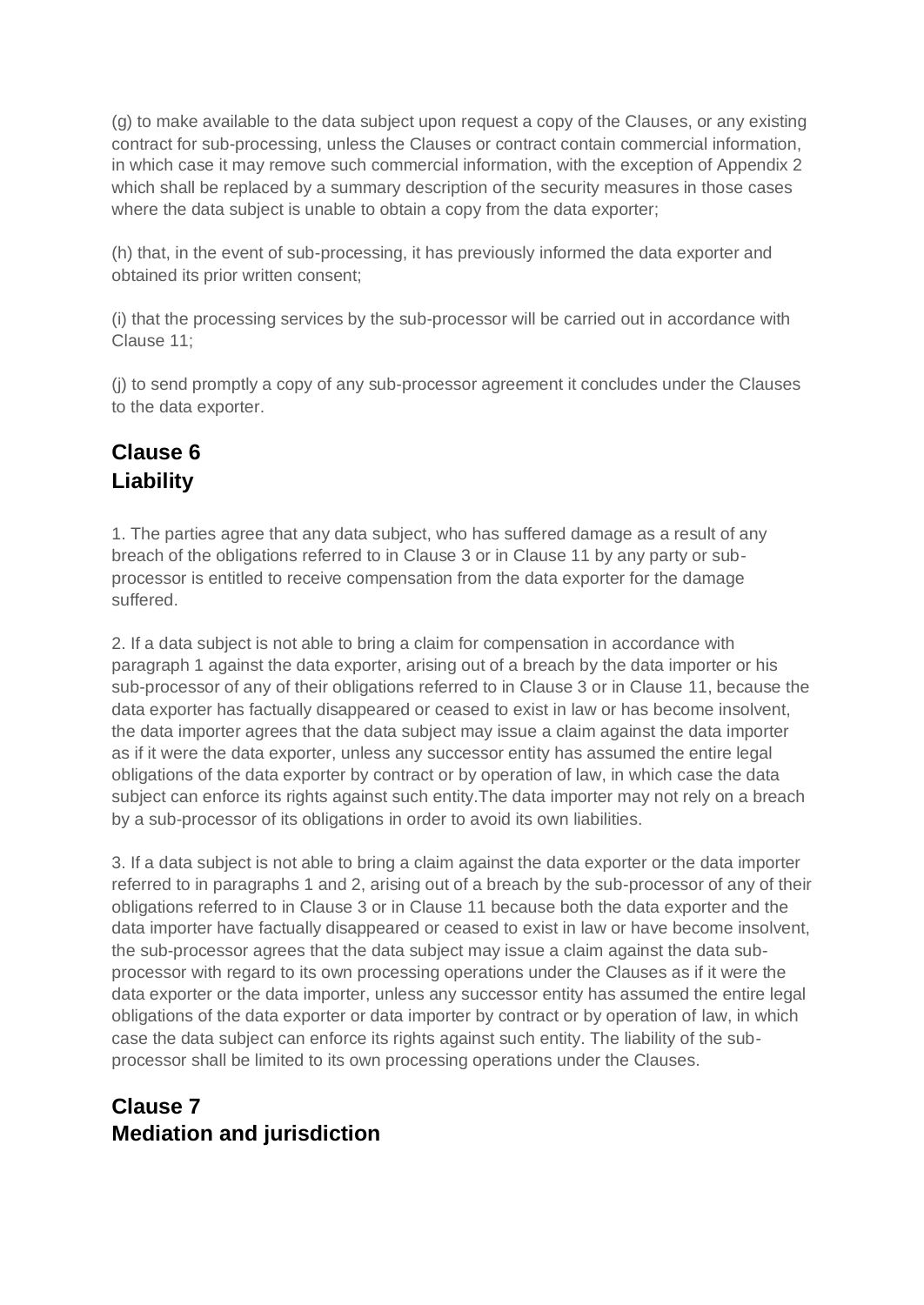1. The data importer agrees that if the data subject invokes against it third-party beneficiary rights and/or claims compensation for damages under the Clauses, the data importer will accept the decision of the data subject;

(a) to refer the dispute to mediation, by an independent person or, where applicable, by the supervisory authority;

(b) to refer the dispute to the courts in the Member State in which the data exporter is established.

2. The parties agree that the choice made by the data subject will not prejudice its substantive or procedural rights to seek remedies in accordance with other provisions of national or international law.

### **Clause 8 Cooperation with supervisory authorities**

1. The data exporter agrees to deposit a copy of this contract with the supervisory authority if it so requests or if such deposit is required under the applicable data protection law.

2. The parties agree that the supervisory authority has the right to conduct an audit of the data importer, and of any sub-processor, which has the same scope and is subject to the same conditions as would apply to an audit of the data exporter under the applicable data protection law.

3. The data importer shall promptly inform the data exporter about the existence of legislation applicable to it or any sub-processor preventing the conduct of an audit of the data importer, or any sub-processor, pursuant to paragraph 2. In such a case the data exporter shall be entitled to take the measures foreseen in Clause 5(b).

#### **Clause 9 Governing law**

The Clauses shall be governed by the law of the Member State in which the data exporter is established.

**Clause 10 Variation of the contract**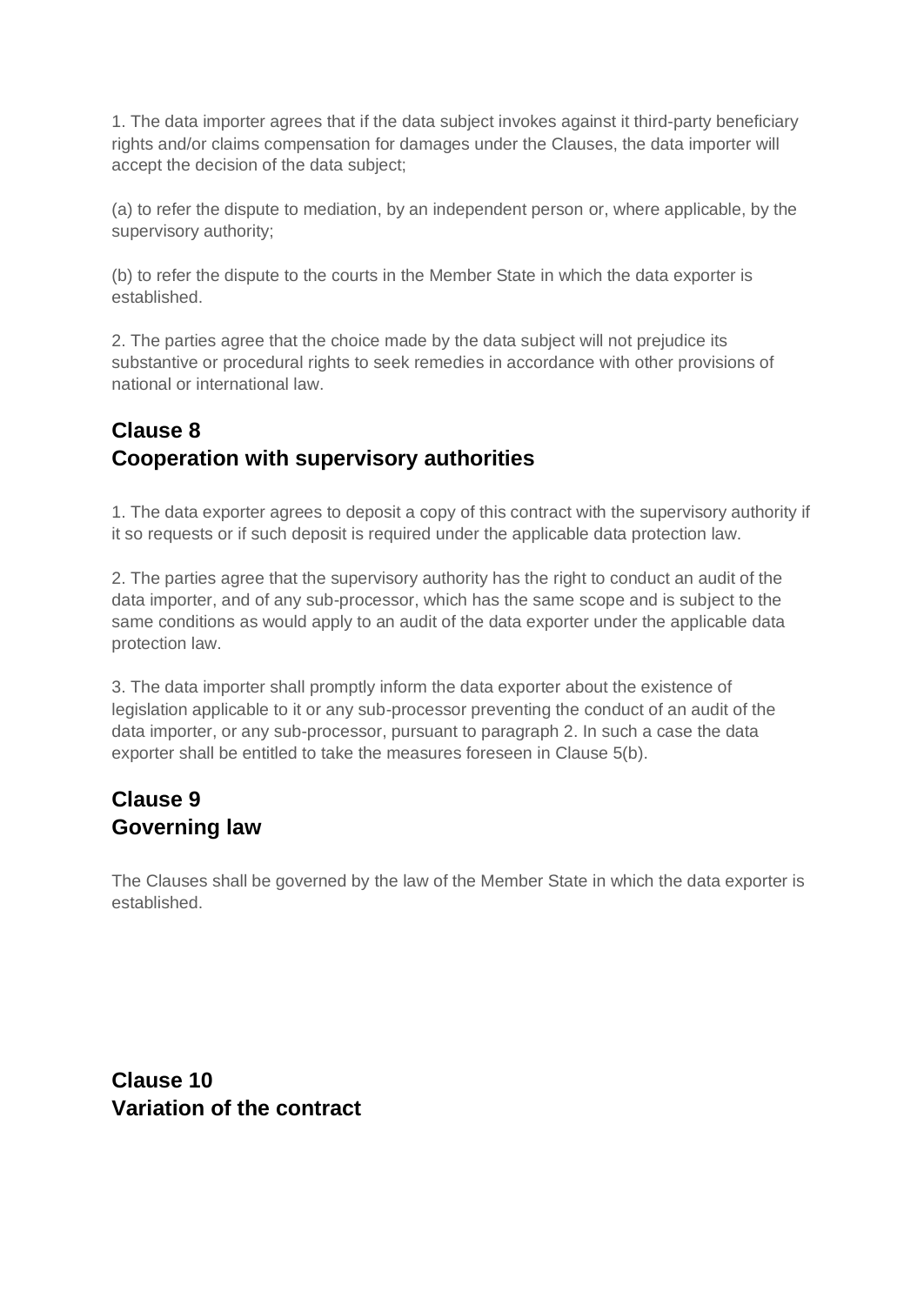The parties undertake not to vary or modify the Clauses. This does not preclude the parties from adding clauses on business related issues where required as long as they do not contradict the Clause.

### **Clause 11 Sub-processing**

1. The data importer shall not subcontract any of its processing operations performed on behalf of the data exporter under the Clauses without the prior written consent of the data exporter. Where the data importer subcontracts its obligations under the Clauses, with the consent of the data exporter, it shall do so only by way of a written agreement with the subprocessor which imposes the same obligations on the sub-processor as are imposed on the data importer under the Clauses. Where the sub-processor fails to fulfil its data protection obligations under such written agreement the data importer shall remain fully liable to the data exporter for the performance of the sub-processor's obligations under such agreement.

2. The prior written contract between the data importer and the sub-processor shall also provide for a third-party beneficiary clause as laid down in Clause 3 for cases where the data subject is not able to bring the claim for compensation referred to in paragraph 1 of Clause 6 against the data exporter or the data importer because they have factually disappeared or have ceased to exist in law or have become insolvent and no successor entity has assumed the entire legal obligations of the data exporter or data importer by contract or by operation of law. Such third-party liability of the sub-processor shall be limited to its own processing operations under the Clauses.

3. The provisions relating to data protection aspects for sub-processing of the contract referred to in paragraph 1 shall be governed by the law of the Member State in which the data exporter is established.

4. The data exporter shall keep a list of sub-processing agreements concluded under the Clauses and notified by the data importer pursuant to Clause 5(j), which shall be updated at least once a year. The list shall be available to the data exporter's data protection supervisory authority.

#### **Clause 12 Obligation after the termination of personal data processing services**

1. The parties agree that on the termination of the provision of data processing services, the data importer and the sub-processor shall, at the choice of the data exporter, return all the personal data transferred and the copies thereof to the data exporter or shall destroy all the personal data and certify to the data exporter that it has done so, unless legislation imposed upon the data importer prevents it from returning or destroying all or part of the personal data transferred. In that case, the data importer warrants that it will guarantee the confidentiality of the personal data transferred and will not actively process the personal data transferred anymore.